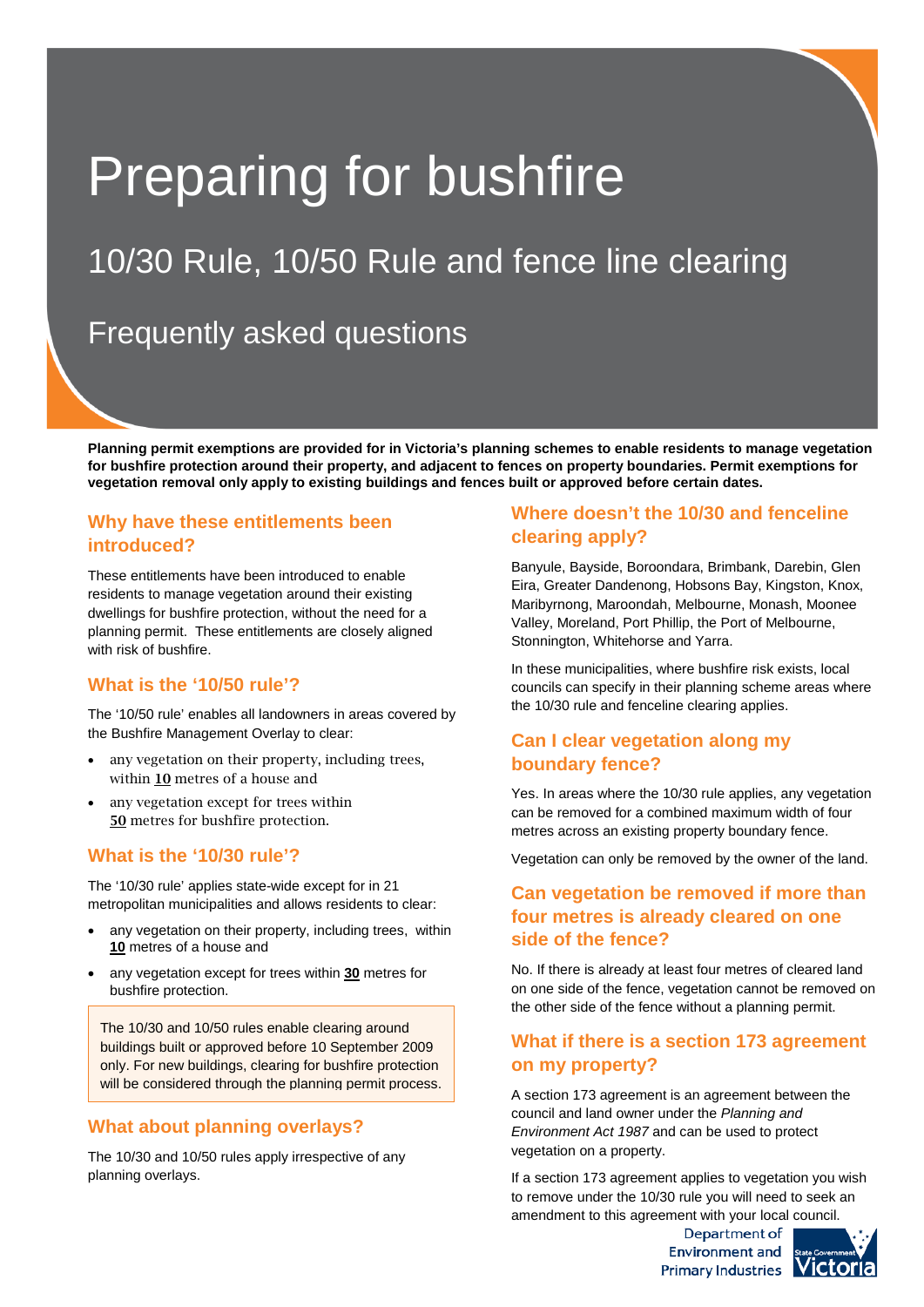#### **Can I clear vegetation on neighbouring land?**

The 10/30 rule and property boundary fence clearing entitlements apply to land which you own. You will require the written consent of the landowner to clear vegetation on neighbouring land including roadsides or reserves.

If you wish to undertake clearing on a public road or reserve you will need to request permission from the relevant road or public land manager.

#### **What if I lease my property?**

If you lease your property, including from a public authority, you will need the written consent of the public authority or owner who leases you the land before you can clear vegetation.

Public land managers will consider if clearing is appropriate in sensitive environmental areas and have the discretion to disallow, allow in part or in full, clearing in accordance with the new clearing entitlements. Any clearing beyond the clearing entitlements will require a planning permit.

#### **What are the current penalties for illegally clearing vegetation from private land?**

The maximum penalty for clearing of native vegetation without a permit and outside the scope of an exemption, such as the '10/30 rule and 10/50 rule' is 1200 penalty units or approximately \$140,000.

#### **Do I still need a permit to carry out fuel reduction burns on private land?**

Requirements to obtain a permit from the Municipal Fire Prevention Officer or the Country Fire Authority (CFA) to carry out fuel reduction burning on private land will continue to apply.

Residents should check the CFA website at www.cfa.vic.gov.au to see whether a fire danger period or total fire ban applies and if a permit to carry out fuel reduction burning will be required. Permits for burning are issued by the Municipal Fire Prevention Officer or by the CFA Regional office.

Published by the Victorian Government Department of Environment and Primary Industries Melbourne, October 2013

© The State of Victoria Department of Environment and Primary Industries Melbourne 2013

This publication is copyright. No part may be reproduced by any process except in accordance with the provisions of the *Copyright Act 1968*.

ISBN 978-1-74287-249-0 (online)

#### **What if my neighbour won't do anything?**

Local councils, through their Municipal Fire Prevention Officer, can assess vegetation fuel hazards on private property and issue Fire Prevention Notices to private land holders where reduction of vegetation fuel hazards on a property is considered necessary.

If a resident is concerned that there may be a significant fire hazard on adjoining private property they should contact the Council who will be able to assess the fire risk and take appropriate action.

If your neighbour does not wish to undertake clearing on their side of an existing boundary fence you can undertake four metres of clearing on your side of the fence.

#### **Do the 10/30 and 10/50 rules affect the building of new homes?**

No. Victorian planning schemes and building regulations include specific requirements for building new dwellings in bushfire prone areas.

This includes an expectation that when siting new buildings that every effort is made to site dwellings away from the bushfire hazard and where native vegetation removal can be avoided and minimised.

#### **Are Aboriginal scarred trees able to be trimmed or cleared under the new rules?**

Aboriginal scarred trees are protected by the *Aboriginal Heritage Act 2009* and a cultural heritage permit from the Department of Planning and Community Development is required prior to undertaking any action which may harm a scarred tree. This is the landowners responsibility. More information about Aboriginal scarred trees, cultural heritage permits and the Aboriginal Heritage Act may be found at the Aboriginal Affairs Victoria website at [www.aboriginalaffairs.vic.gov.au.](http://www.aboriginalaffairs.vic.gov.au/)

#### **Further information**

- For further information contact: your local council
- Department of Environment and Primary Industries (DEPI) Customer Service Centre on 136 186 or visit www.depi.vic.gov.au
- Victorian Bushfire Information Line on 1800 240 667 • Or visit
- http://www.dpcd.vic.gov.au/planning/plansandpolicies/b ushfire-planning-and-building-resource/building-forbushfire-protection.

#### **Accessibility**

If you would like to receive this publication in an alternative format, please telephone DEPI Customer Service Centre 136 186, email customer.service@depi.vic.gov.au (or relevant address), via the National Relay Service on 133 677 www.relayservice.com.au This document is also available in on the internet at www.depi.vic.gov.au

#### **Disclaimer**

This publication may be of assistance to you but the State of Victoria and its employees do not guarantee that the publication is without flaw of any kind or is wholly appropriate for your particular purposes and therefore disclaims all liability for any error, loss or other consequence which may arise from you relying on any information in this publication.

> Department of **Environment and** Primary Industries **VI**